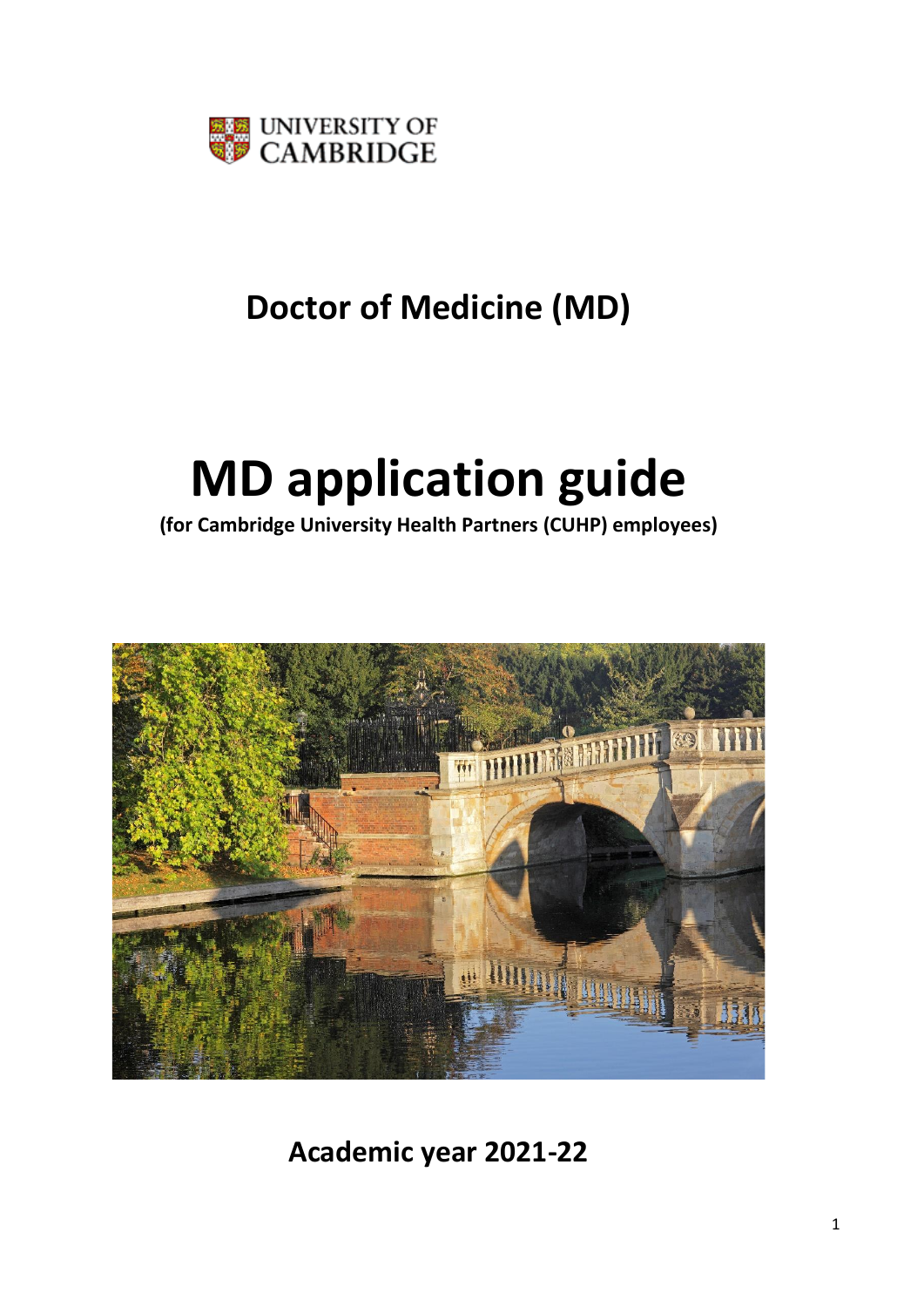#### **The Science Requirements**

- The proposed research concerns the theory and/or the practice of medicine.
- There are at least 2 years ring-fenced research time.
- There is a clearly thought through, and well-structured project proposal which should include: hypothesis, aims, detailed research plan (including statistical analyses), methods and conclusions.
- There is current ethics approval in place for the proposed project, if required.
- If relevant, there is lab space available for the research with bench fees and consumables covered.

#### **And**

#### **The Supervisor**

• A senior clinician or clinical academic, eligible to supervise a higher degree, has confirmed he or she will supervise the project, provide regular supervision or progress reports, and review the thesis prior to submission.

#### **And**

#### **Funding**

• The applicant should provide evidence that the proposed MD project is fully funded for the duration of the research, including financial maintenance for the candidate.

| And now apply for                                                                                                                                            |                                                                                                                                                                                                |  |
|--------------------------------------------------------------------------------------------------------------------------------------------------------------|------------------------------------------------------------------------------------------------------------------------------------------------------------------------------------------------|--|
|                                                                                                                                                              |                                                                                                                                                                                                |  |
| either                                                                                                                                                       | or                                                                                                                                                                                             |  |
| Will you be conducting the<br>proposed MD project within and<br>be employed by either the<br><b>University of Cambridge or a</b><br><b>CUHP Institution?</b> | Do you have a primary degree from<br>the University of Cambridge and will<br>you be conducting the proposed MD<br>project outside the University of<br><b>Cambridge or a CUHP Institution?</b> |  |
|                                                                                                                                                              | <b>MD by Special Regulations</b>                                                                                                                                                               |  |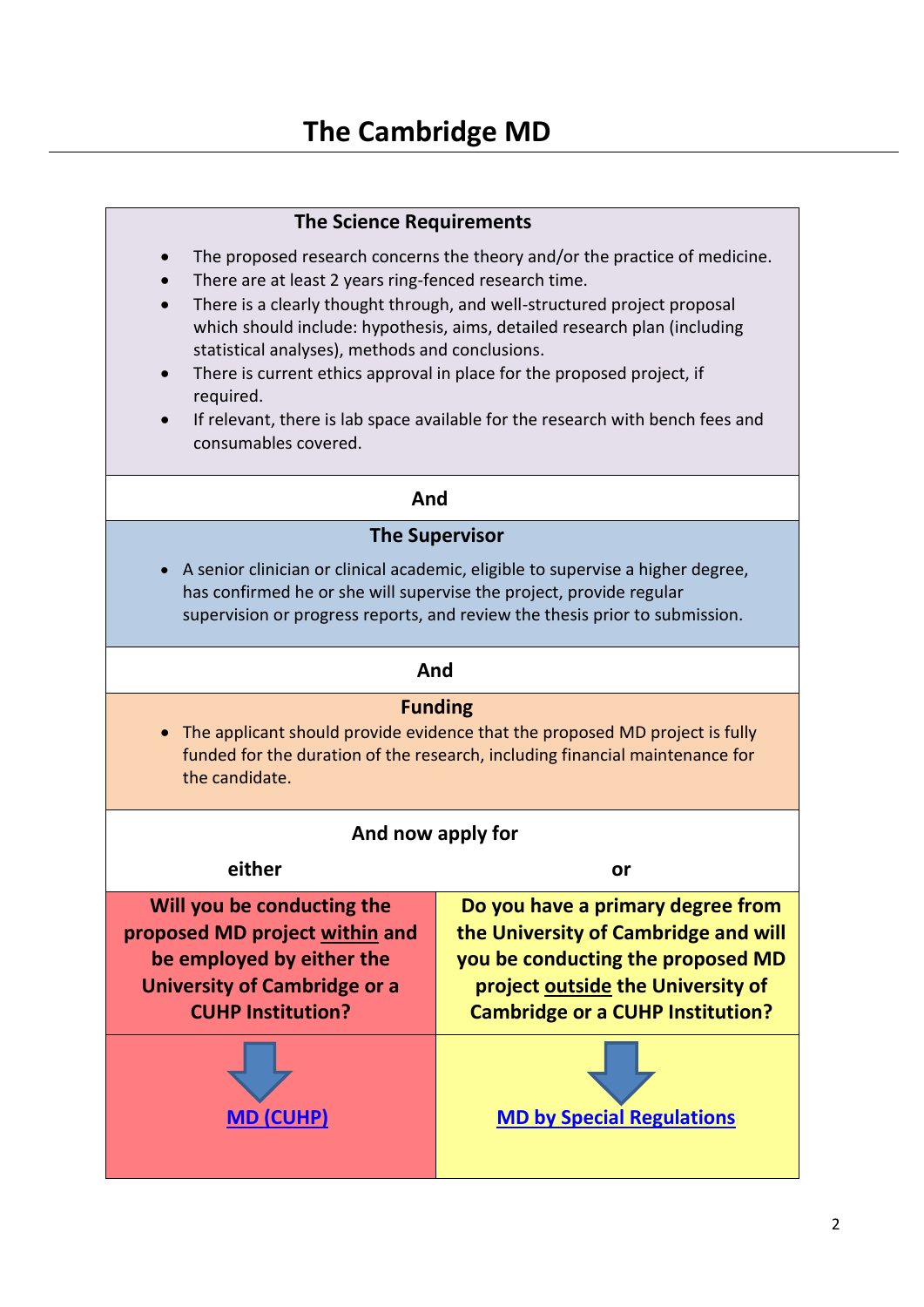## **Before applying for the MD (CUHP)**

**Eligibility:** please ensure that you are eligible to apply for the MD.

The essential academic/professional requirements for the MD are:

- a primary degree of the University of Cambridge (e.g. BA, MB Bchir, MPhil, PhD) *or*
- an appropriate [contract of employment](http://www.medschl.cam.ac.uk/graduate-studies/md/working-in-cambridge.html) within a member institution of [Cambridge](http://www.medschl.cam.ac.uk/graduate-studies/md/cuhp.html)  [University Health Partners](http://www.medschl.cam.ac.uk/graduate-studies/md/cuhp.html) (i.e. University of Cambridge, Cambridge University Hospitals NHS Foundation Trust (Addenbrooke's and the Rosie Hospitals), Royal Papworth Hospital NHS Foundation Trust, Cambridgeshire and Peterborough NHS Foundation Trust)
	- *and also*
- a medical degree giving entitlement to provisional or full registration with the General Medical Council

*Note*: at least 4 years must have elapsed since being awarded your medical degree (MB BChir, MBBS, MB ChirB, etc.) before you may submit a thesis for the MD degree.

**Contract of employment:** your CUHP contract must allow at least two years' full-time research (or part-time equivalent). In addition, you must be at ST1 grade or above.

**Your supervisor:** You should identify a University of Cambridge Principal Supervisor who is willing to supervise your research throughout the duration of the programme before you apply. He/she should:

- hold a fixed contract with the University of Cambridge (e.g. as a Clinical Lecturer, Associate Lecturer, etc.) and thereby be a member of a University Department;
- be experienced in supervising graduate research students to doctoral level (PhD, MD);
- understand the University's requirements concerning termly progress reporting using the CamSIS system (and therefore have an @cam email address and a Raven password).

### **Your application to the University of Cambridge**

If you are working in Cambridge within a member institution of Cambridge University Health Partners, you must apply online as a graduate student using the Application Portal.

[MD \(Doctor of Medicine\) | Postgraduate Admissions \(cam.ac.uk\)](https://www.postgraduate.study.cam.ac.uk/courses/directory/cvcmmdmed)

The application fee is £75. The Course fee is £9,111 payable over the first two years of the course.

In addition to completing the application you will be asked to upload the following documents:

- 2 academic references
- A detailed research proposal (about 8–10 pages)
- Copy of the transcript of your medical degree (if easily available)
- Details of your CUHP employment contract (duration, level, research time allocation, etc.)
- A brief CV
- A letter of support from your supervisor, including confirmation that you have been interviewed.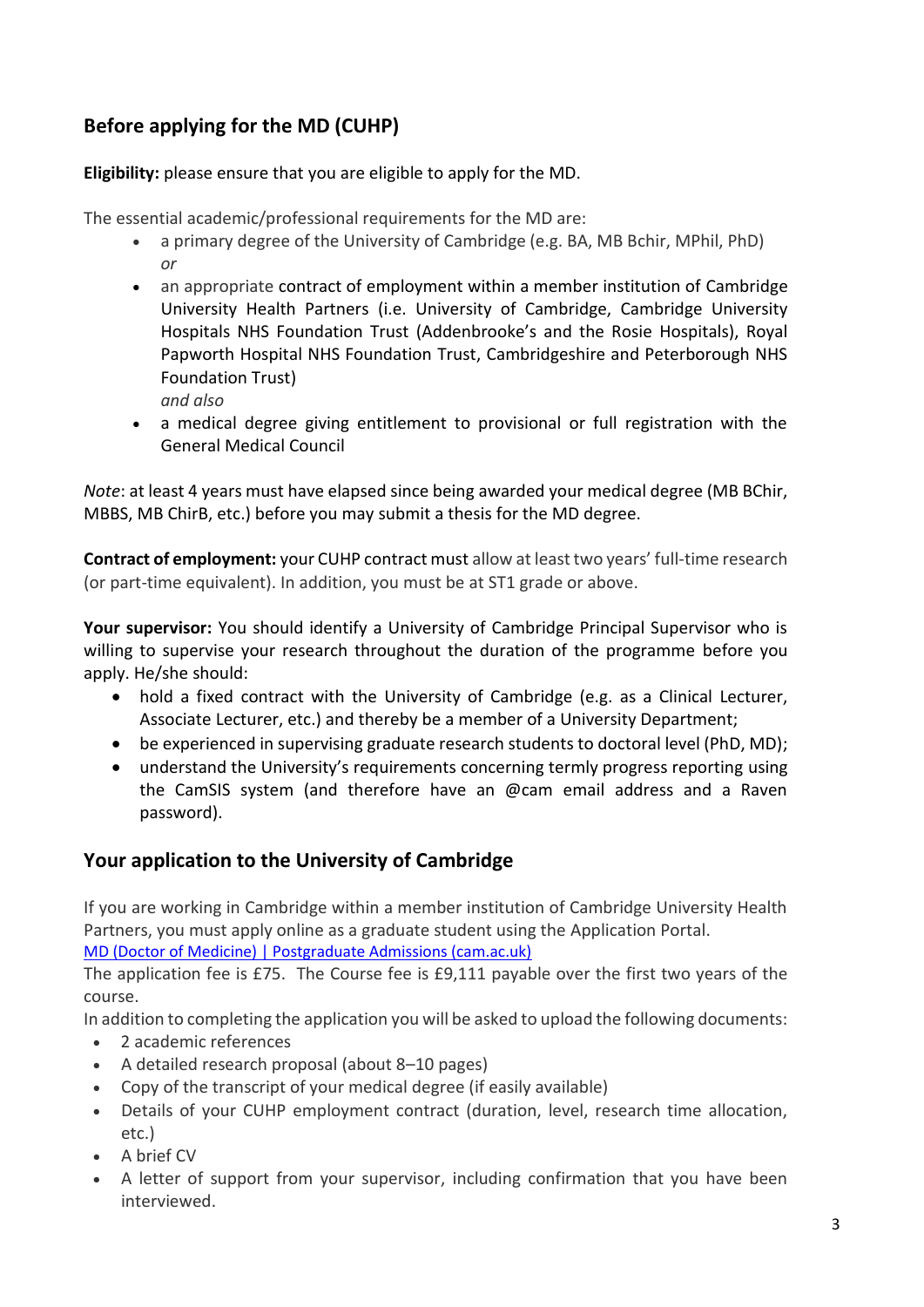You may apply to start at three points in the year: April (Easter Term), October (Michaelmas Term) and January (Lent Term). The closing dates for each of these can be found at [MD \(Doctor of Medicine\) | Postgraduate Admissions \(cam.ac.uk\)](https://www.postgraduate.study.cam.ac.uk/courses/directory/cvcmmdmed) And further information on the application process is available here: <https://www.graduate.study.cam.ac.uk/>

**Application timeline:** the MD Committee meets monthly during the academic year and it is very unlikely that a decision will be reached at a single meeting. Applications are usually considered by the Committee on several occasions. MD research proposals often raise questions and are sent for expert review outside the Committee (see below). This process will take a number of months. Applications should therefore be submitted as far in advance of the preferred admission term as possible. Applications where insufficient attention has been paid to the information and advice in the following sections, will take several months before a decision is reached. If necessary your term of admission will be put back to the following term, which could be Michaelmas Term in the next academic year.

#### **MD research proposal**

The description of your work should contain sufficient information to enable the MD Committee, or experts approached by the Committee, to assess the suitability of the work for an MD thesis. As a general guide, sufficient information can usually be provided in 2,500— 3,500 words (excluding references), though this will depend on the nature of the project and how far you have progressed with it (e.g. whether you have any results to report). A poorly constructed proposal will delay the application process and may result in your application being rejected.

Please include, where relevant, the following:

- (i) the significance and purpose of the proposed work
- (ii) a clear statement of the hypothesis/research question(s) being tested
- (iii) a clear description and explanation of the research techniques, materials and statistical analyses used (with reference to previously published methods and brief description of any new methods)
- (iv) the number of experiments to be undertaken or sample size (including controls), with power calculations
- (v) preliminary interpretation of any results already obtained
- (vi) need for ethical approvals as appropriate
- (vii) details of how the work will be financed
- (viii) the University or CUHP department/unit where the work is to be carried out
- (ix) how much of the work will be carried out personally and how much with the help of others (specify the nature of any help); and how much of the work may already have been completed and what still remains to be done
- (x) name of your proposed Principal Supervisor and/or other research collaborators.
- (xi) Letter of support from supervisor, including the fact that the candidate has been interviewed must be included.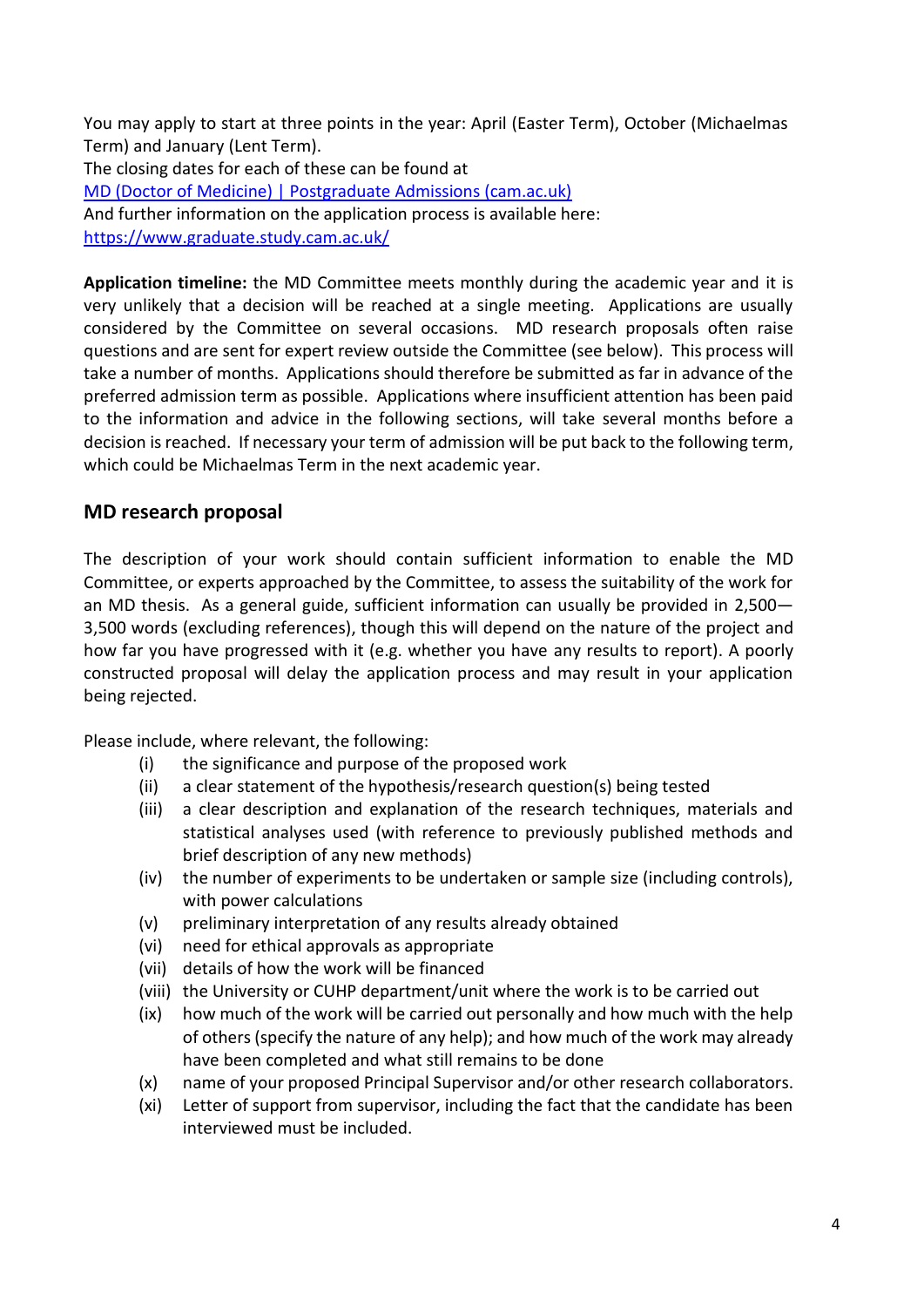#### **Common pitfalls**

Your proposal will be reviewed first by the MD Committee and then, if appropriate, by experts in your field. If your proposal fails to meet the basic standard of being suitable for external peer review, it will be rejected by the Committee. We therefore draw your attention to the following common mistakes:

- **unrealistic aims** MD research projects are often part of a larger ongoing research programme; the MD thesis must be a stand-alone piece of work undertaken by the applicant with aims that are feasible within a framework of 2–3 years' full-time research (or part-time equivalent)
- **opaque experimental questions**
- **lack of hypotheses**
- **missing links between experimental design and hypotheses**
- **lack of clarity about your own involvement at each stage of the project** the MD Committee will seek assurance that you have had input into the study design and will be undertaking the literature searches, experimental work and analysis yourself. You must be very clear about those areas of the work where you rely on the assistance of others.
- **failing to obtain adequate statistical advice**

#### **Ethical considerations**

The design and conduct of research work proposed for the MD degree must conform to high standards of medical ethics. It is advisable to seek the approval of a local ethical Committee where appropriate. We draw candidates' attention to the code of ethics of the World Medical Association (Declaration of Helsinki), and the Committee reserves the right to make a judgement on the ethical propriety of studies.

#### **What happens next?**

Your application will go first to the MD Committee, which will assess the suitability of your work for the MD. The Committee may seek the advice of experts external to the Committee if required, whose comments may be sent back to you for a response (e.g. requesting clarification about the methods, sample size, the extent of your role, etc. – but see 'Common pitfalls' above). If the Committee is happy with your responses to questions about your proposal, it will then make a recommendation to the Faculty Degree Committee, and if you have been successful, it will recommend that you are made an offer of a place by the Postgraduate Admissions Office. You will be able to track the progress of your application on CamSIS (you receive access to CamSIS when you make your online application using the Application Portal).

Once you receive your formal offer of a place, your college place will be confirmed and you will be asked to meet your financial undertaking (course cost plus college fee). You can then take up your place and you will become a registered student at the University of Cambridge.

#### **How soon can I submit my thesis?**

The MD is a part-time course over 6 years. You are not permitted to submit your thesis earlier than the end of your second year as a registered student of the University.